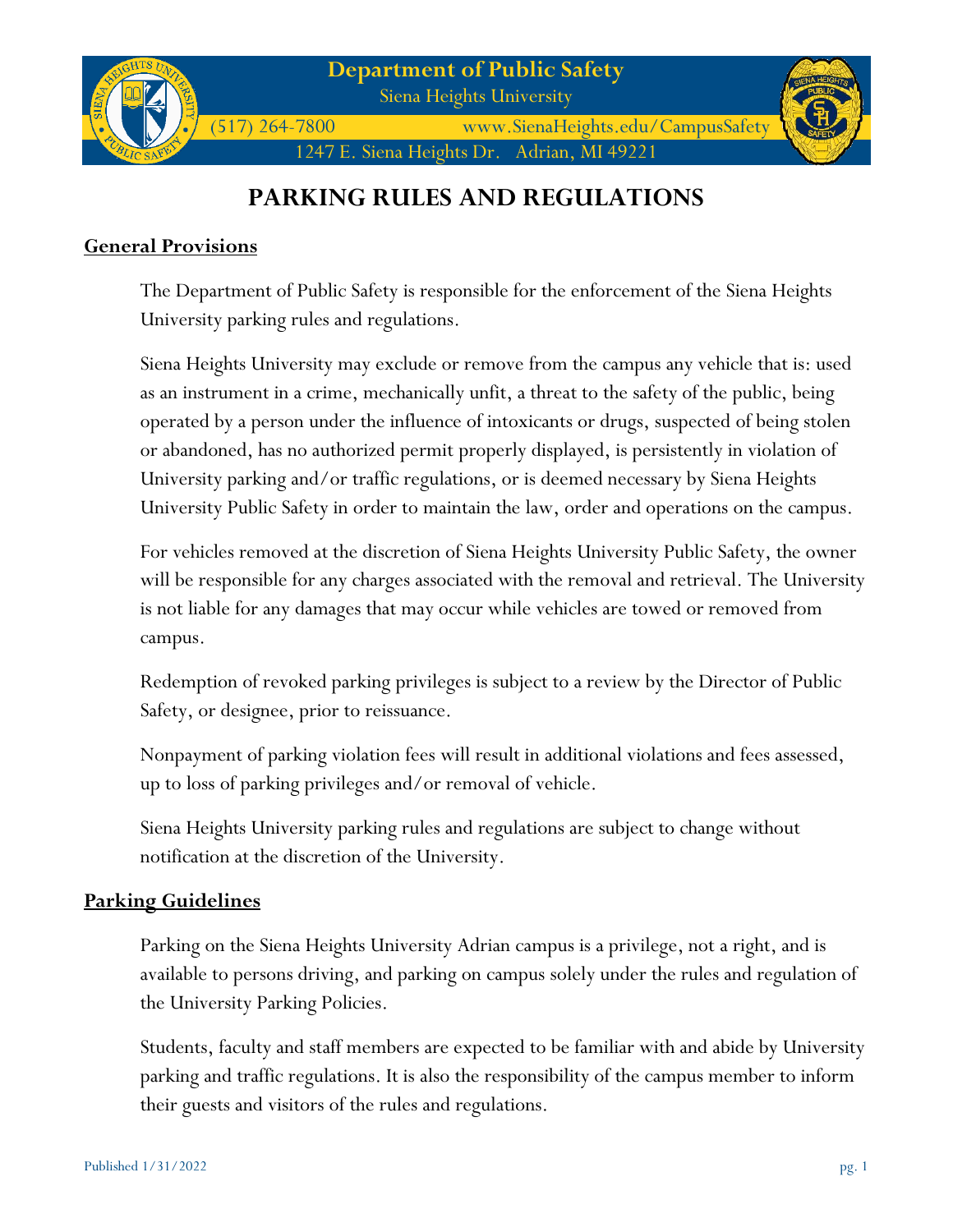Students, faculty and staff members who park vehicles on the Adrian campus must properly display the appropriate approved parking permit.

Violators of the parking rules and regulations are subject to warnings, penalties and appropriate disciplinary and/or administrative action. Violations may be subject to fines, tows and related charges, wheel locks and/or loss of parking privileges.

Siena Heights University assumes no responsibility for the care and/or protection of any vehicle, or its contents at any time it is operated or parked on campus. The University does not have any liability for damage or theft that may occur while parked on University property.

The Department of Public Safety reserves the right to waive certain parking rules and regulations for specific events or emergencies on campus.

Parking is on a first come basis, the University does not guarantee parking availability.

## **Parking Permits**

Parking permit applications are available online at <u>www.sienaheights.edu/parking,or</u> at the Welcome Center located in the lobby of Ledwidge Hall.

Permit types: the color of the parking permit designates which lot to park in

- **Student Permits:**
	- **Resident Student (grey):** 24 hour parking in the Overnight Student Sections of the South Fieldhouse Parking Lot
	- **Commuter (blue**): Parking in the West and South Fieldhouse Parking Lot and the Stadium Parking Lot
	- **Campus Village Resident (purple**): 24 hour parking in the Campus Village Parking Lot or the Overnight Student Sections of the West & South Fieldhouse Parking Lots
- **Faculty/Staff (yellow):**

Daytime parking only in the East Fieldhouse Parking Lot and the Stadium Parking Lot

• **Visitor (hang tag):**

Short term parking in the East Fieldhouse Parking Lot and the Stadium Parking Lot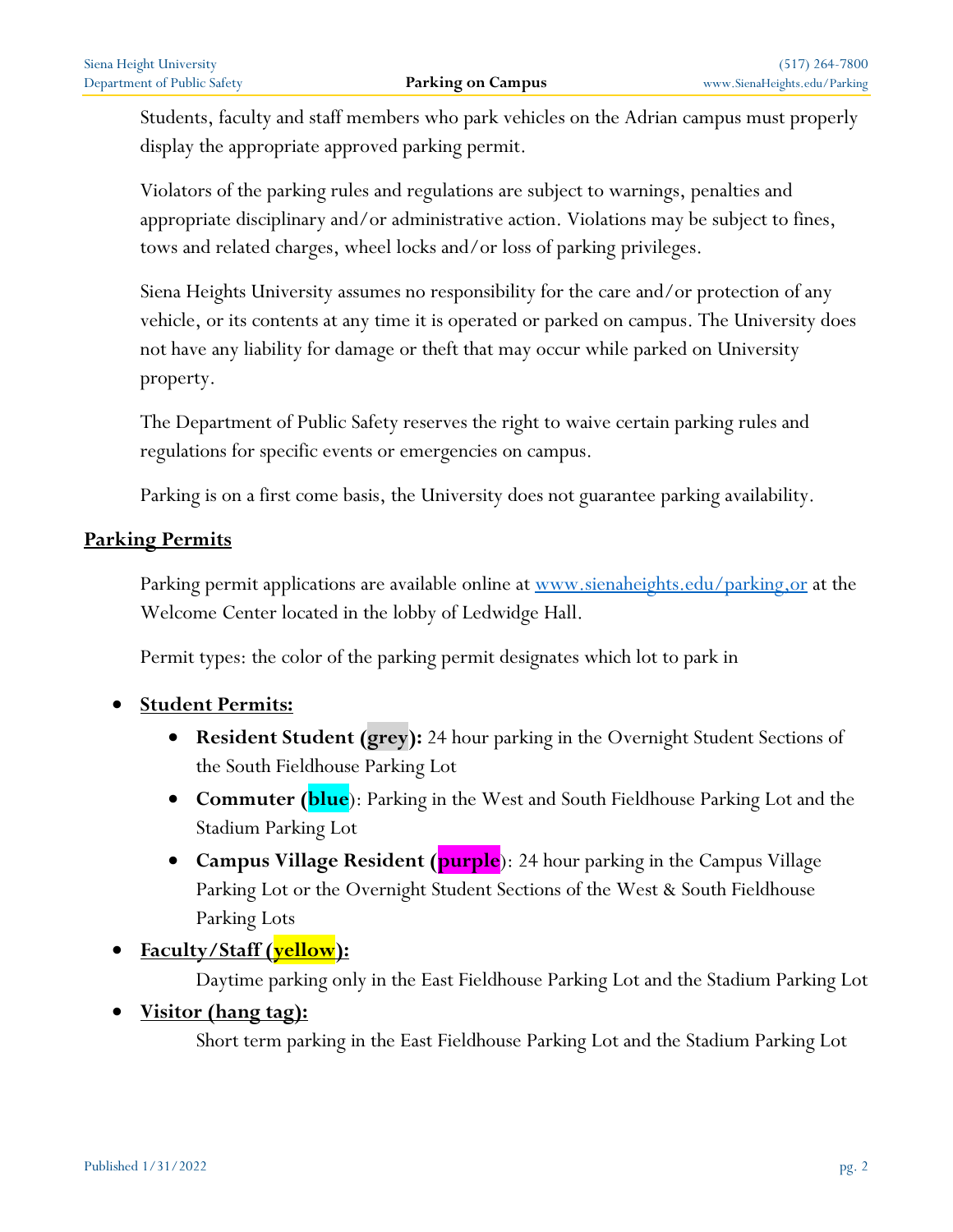## **Permit fees:**

- **Students**: (residents, commuters, campus village apt.)
	- o \$200 for a year (best value)
		- **Aug 1 to July 31**
	- o \$100 per parking period
		- $\blacksquare$  Fall = Aug 1-Dec 31
		- **Winter = Jan 1 –April 30**
		- $Summer = May 1 July 31$ 
			- \*depending upon the academic calendar overlap grace periods may apply
	- o Secondary vehicles for commuter students are \$5 each \*Commuter students may petition to register more than two vehicles via email a[t parking@sienaheighs.edu](mailto:parking@sienaheighs.edu) \*Resident and Campus Village Student may petition to register a second vehicle via email at [parking@sienaheights.edu](mailto:parking@sienaheights.edu)
	- o Replacement permits for all student permit types are free (Available at the Welcome Center)
	- o Temporary permits for rentals/short term vehicles are available upon request
- **Faculty/Staff**: first permit is free
	- o Secondary vehicles are \$5 each \*Faculty/Staff may petition to register more than two vehicles via email a[t parking@sienaheights.edu](mailto:parking@sienaheights.edu)
	- o Replacement permits for faculty/staff are free (Available at the Welcome Center)
	- o Graduate Assistants are eligible for faculty/staff parking \*Graduate Assistants may petition to register a second vehicle via email at [parking@sienaheights.edu](mailto:parking@sienaheights.edu)
	- o Temporary permits for rentals/short term vehicles are available upon request
- **Visitor/Guest: free**
	- o Short term parking for visitors and guests is available in the East Fieldhouse Parking Lot and the Stadium Parking Lot (no overnight)
	- o Extended parking (more than one business day) free permits are available online at [www.sienaheights.edu/parking,](http://www.sienaheights.edu/parking) or at the Welcome Center located in the lobby of Ledwidge Hall (must know plate information to register)
	- o Overnight parking for resident hall guests is available in the Overnight Student parking area, guest must obtain a temporary parking permit when checking in as a residence hall guest at the Welcome Center located in the lobby of Ledwidge Hall
	- o Campus Village Complex has dedicated parking spaces for Campus Village resident guests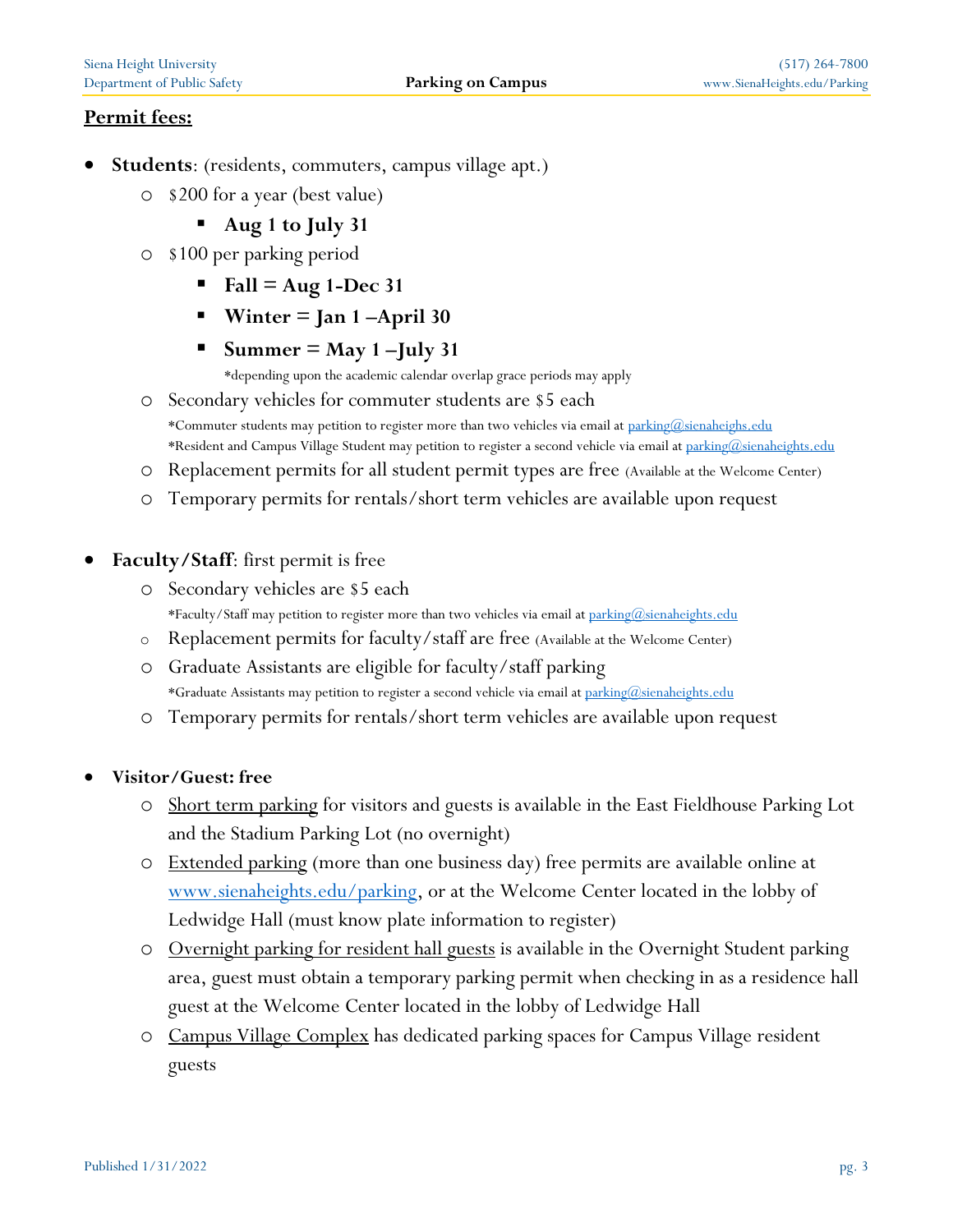- o Overnight parking for University sponsored overnight travel is located in the back of the South Fieldhouse Parking Lot; notification to Siena Heights University Department of Public Safety is required
- o Admissions guests: free parking at Sage Union located off Siena Heights Dr.
- o Dual enrolled High School (COPS) students may register one vehicle for extended parking (no overnight)

## **Payment options:**

- o Credit/debit card: online at [www.sienaheights.edu/parking](http://www.sienaheights.edu/parking) \*Applicable service charges may apply
- o Cash/check: in person at the Welcome Center located in the lobby of Ledwidge Hall \*Make checks out to Siena Heights University
- o Refunds are subject to the University Drop/Add & Withdrawal Policy to request a refund email [parking@sienaheights.edu](mailto:parking@sienaheights.edu) include name, SHU ID#, vehicle license plate, permit number, and the reason for requesting a refund.

## **Parking Violations**:

- o Failure to register/display approved permit
	- All faculty, staff, and students must display appropriate approved permit
- o Parking in a prohibited area
	- $\blacksquare$  Fire lane
	- Sidewalks
	- Driveways/service drives
	- Loading zone
	- Blocking dumpsters
	- Reserved areas
	- Unlined areas
	- Trinity gardens
	- Areas not designated for parking
	- Grassy areas
	- Athletic field or surrounding area
	- Adrian Dominican parking lots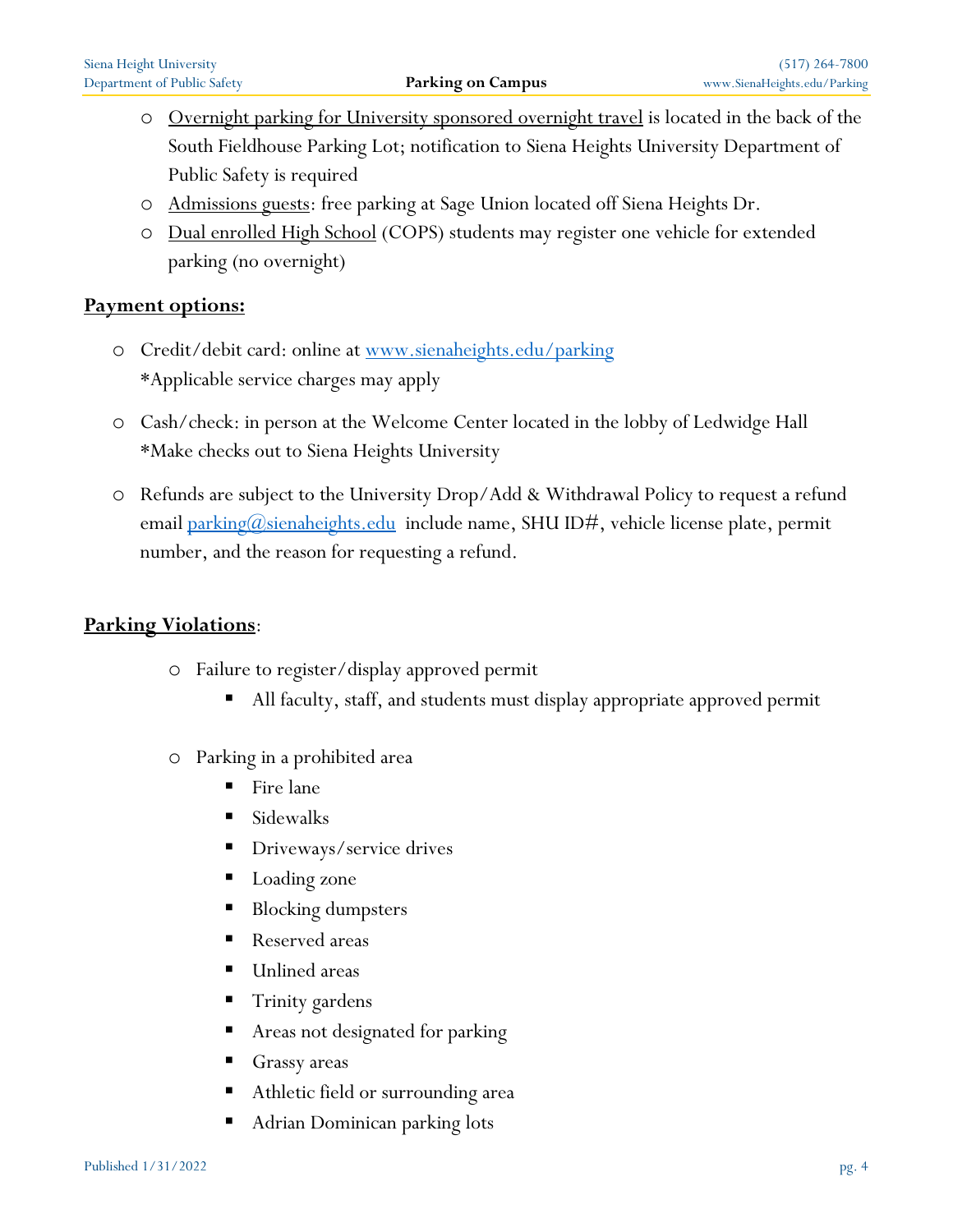- Overnight parking in undesignated areas
- Vehicles parking in posted motorcycle only parking
- Motorcycles parking anywhere other than motorcycle parking
- Parking in "Service vehicle only parking" without proper service vehicle designation Improper permit
- o Improper Permit
	- Parking in a parking lot not designated for displayed permit
- o Handicapped space
	- Parking in a marked handicap space without a proper state issued handicap placard or plate
- o Visitor/guest space
	- Faculty/staff and students are not to park in guest, visitor or admissions parking spaces
- o No parking/tow away zone
- o Improper parking in lined areas
	- Double parking
	- Wheels of vehicle crossing over the yellow lines which define the parking space –it is the responsibility of the driver to know where the yellow lines are located even if visibility is impaired
	- Vehicle is impaired or not mechanically fit, is not properly plated/registered, or is illegal to operate in the State of Michigan
- o Display of unauthorized, counterfeit or fraudulent permits/temporary passes/citations
	- Permits are not to be transferred from vehicle to vehicle
	- Permits are not to be duplicated
	- Use of permit past expiration date is prohibited
	- Altering or defacing of permit is prohibited
	- Providing false or inaccurate information on permit application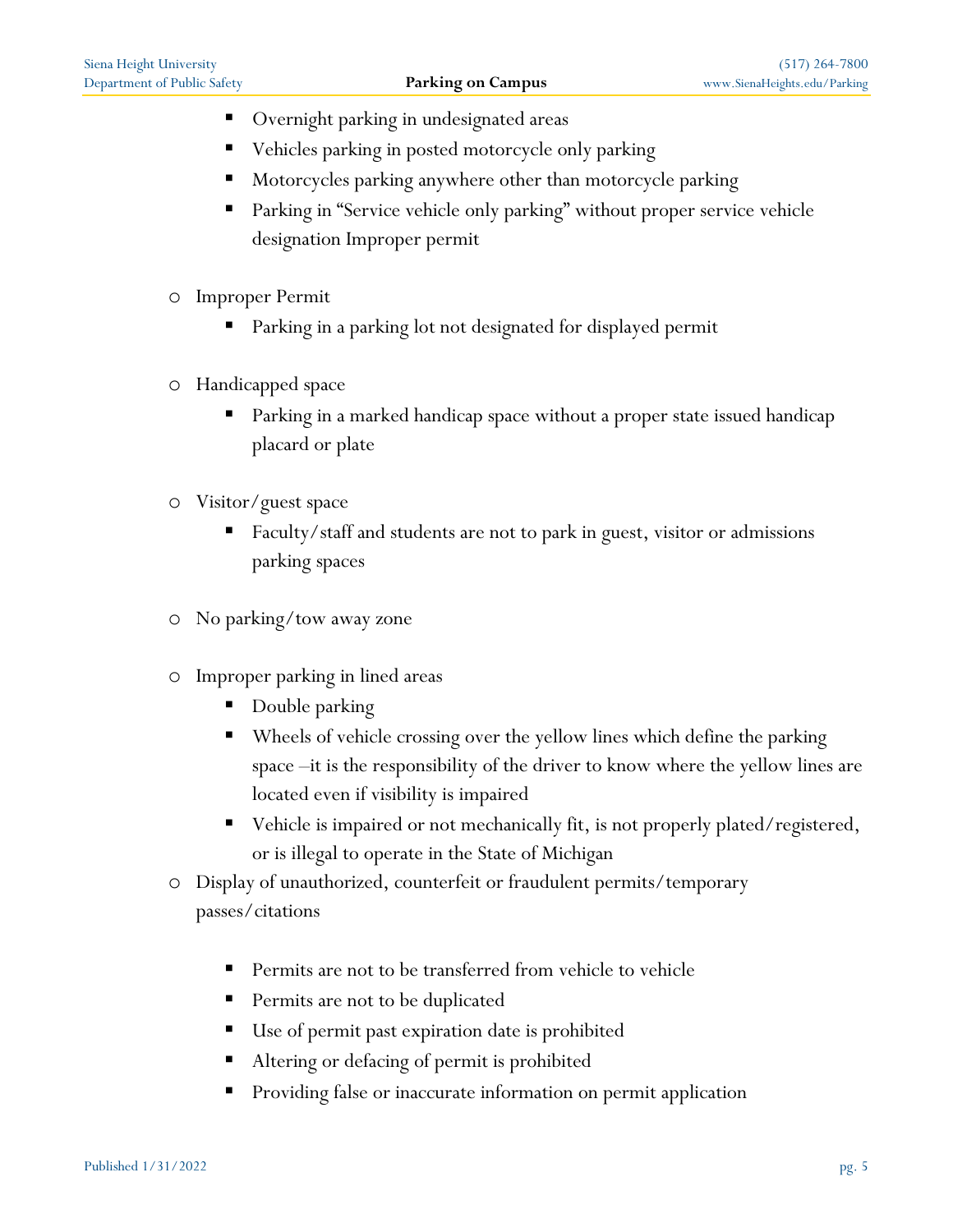- o Failure to display permit visibly
	- Placing permit where not readily visible
	- Failure to clear off snow or ice within a reasonable amount of time which obstructs the clear visibility of permit

#### **Parking Violation Consequences**:

- Each violation may result in a \$50 fine.
- After the third citation, subsequent violations may result in the violating vehicle being removed from campus.
- If citations are not paid within 10 calendar days, a late fee may be assessed
- Citations may be paid in person at the Welcome Center in Ledwidge Hall or mailed in the original citation form envelope.
	- \*The Department of Public Safety reserves the right to remove from campus any vehicle, at the owner's expense, that is in violation of parking rules if it is required for the operations of the university or poses a safety hazard, regardless of prior violations.

### **Violation/Citation Appeals**:

- Appeals for any citation must be submitted via email within 10 days of the issuance of the citation.
- Appeal decisions are based upon issuance errors. Lack of knowledge of the Parking Rules and Regulations is not a valid basis for appeals.
- To file an appeal email:  $\frac{\text{parking}(a)}{\text{seineal}}$
- In the email include:
	- o Name
	- o SHU ID#
	- o Citation Number
	- o Vehicle License Plate
	- o Reason for appeal